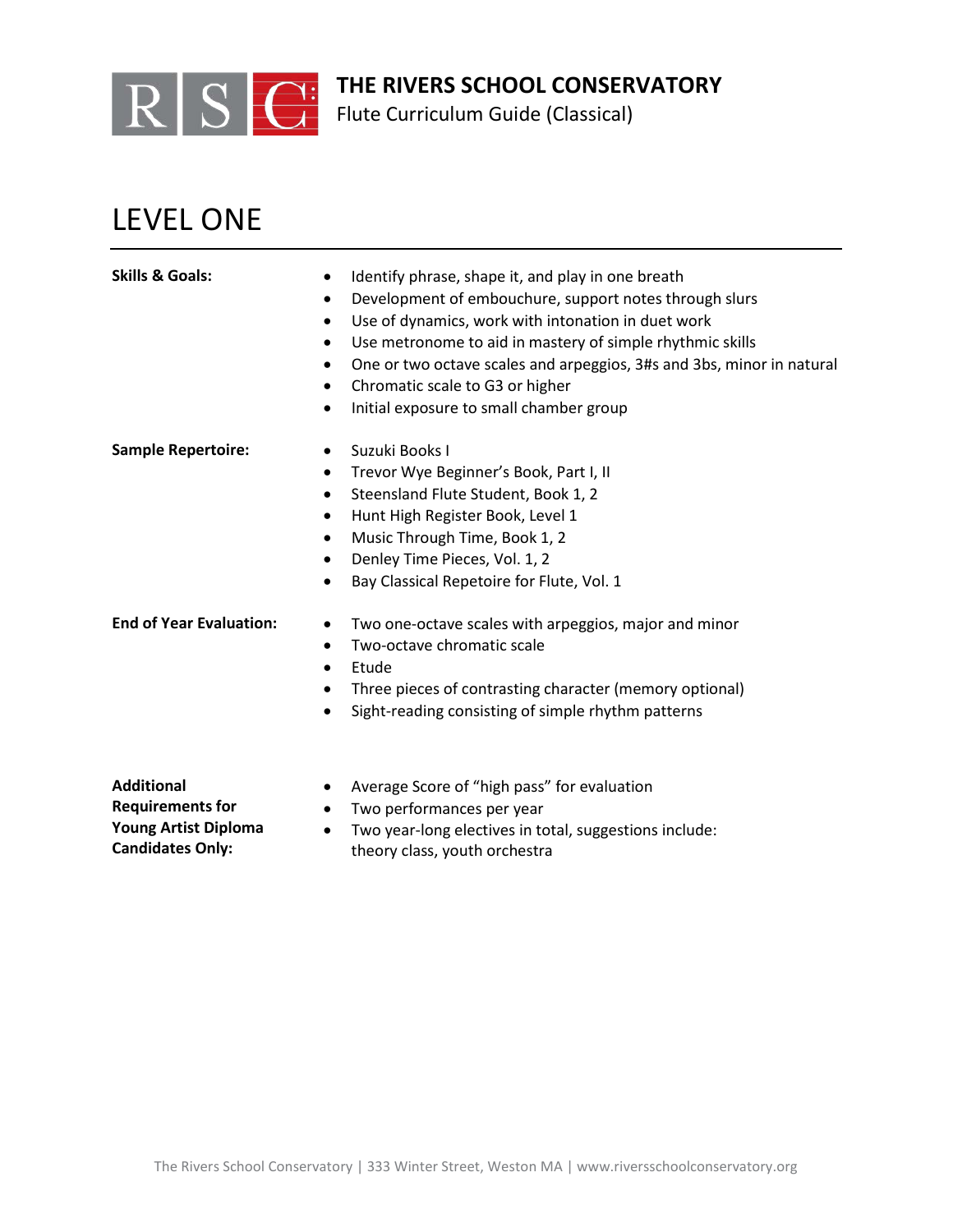

Flute Curriculum Guide (Classical)

# LEVEL TWO

| <b>Skills &amp; Goals:</b>     | Continue tonal development, breadth of sound<br>$\bullet$<br>Work on perfecting posture, hand positions<br>$\bullet$<br>Learn to taper phrase endings, ability to shape music with dynamics<br>$\bullet$<br>and phrasing<br>Begin study of vibrato, double tongue<br>$\bullet$<br>Encourage upgrading of instrument<br>$\bullet$ |
|--------------------------------|----------------------------------------------------------------------------------------------------------------------------------------------------------------------------------------------------------------------------------------------------------------------------------------------------------------------------------|
| <b>Sample Repertoire:</b>      | Suzuki Books II, III<br>$\bullet$<br>Steensland Flute Student, Book 2, 3<br>$\bullet$<br>Hunt High Notes, Book 1<br>$\bullet$<br>Handel, Vivaldi Sonatas, Mozart Sonatinas<br>٠<br>Fauré Sicilienne<br>$\bullet$                                                                                                                 |
|                                | Moyse, Peck Solo Collections for Flute<br>$\bullet$<br>Concertos by Leclair, Telemann, Vivaldi<br>$\bullet$                                                                                                                                                                                                                      |
| <b>End of Year Evaluation:</b> | Four two-octave scales with arpeggios, harmonic minors, one scale in<br>$\bullet$<br>3rds; chromatic scale in three octaves<br>One etude<br>$\bullet$<br>Three pieces of contrasting character (one from memory, optional)                                                                                                       |
|                                | Sight-reading-advanced Level One<br>$\bullet$                                                                                                                                                                                                                                                                                    |
| <b>Additional</b>              | Average scare of "bigh pass" for ovaluation                                                                                                                                                                                                                                                                                      |

- **Additional Requirements for Young Artist Diploma Candidates Only:**
- Average score of "high pass" for evaluation
- Three performances per year
- Three year-long electives in total, suggestions include: Theory Class, Chamber Music, Wind Ensemble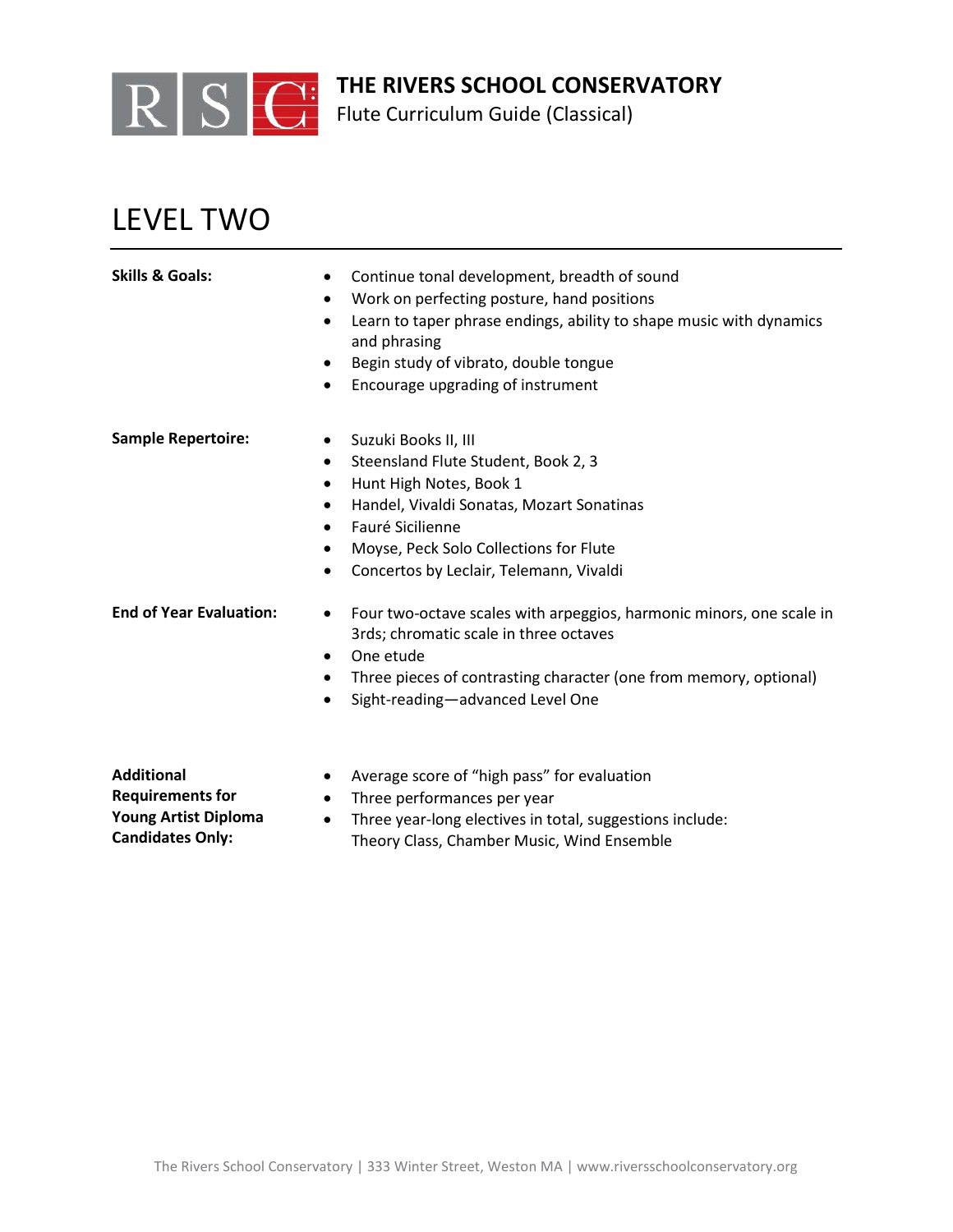

Flute Curriculum Guide (Classical)

### LEVEL THREE

| <b>Skills &amp; Goals:</b>     | Begin independent tuning. Work on long tones, breath support<br>٠<br>Work on velocity and flexibility, breath support in high register<br>$\bullet$<br>Continue work on vibrato, double tongue, triple tongue<br>$\bullet$<br>Study of baroque ornaments, trill fingerings<br>$\bullet$<br>Begin work on orchestral excerpts<br>٠<br>Explore performance opportunities in competitions, summer camps<br>٠ |
|--------------------------------|-----------------------------------------------------------------------------------------------------------------------------------------------------------------------------------------------------------------------------------------------------------------------------------------------------------------------------------------------------------------------------------------------------------|
| <b>Sample Repertoire:</b>      | Andersen, Op. 41, 37; Maquarre, Moyse, Taffanel & Gaubert<br>٠<br>Hunt High Notes, Book 2<br>٠<br>Sonatas of Bach, Blavet, Händel<br>٠<br>Beethoven Serenade, Mozart Andante,<br>$\bullet$<br>Concertos by Boccherini, Pergolesi, Mozart, Quantz,<br>$\bullet$<br>Suites of Bach, Telemann<br>$\bullet$                                                                                                   |
| <b>End of Year Evaluation:</b> | Four scales with arpeggios, melodic minor, (optional: scale in 5ths)<br>٠<br>chromatic scale in three octaves<br>One etude<br>$\bullet$<br>Three pieces of contrasting periods<br>٠<br>Sight-reading-advanced Level Two<br>$\bullet$                                                                                                                                                                      |
| <b>Additional</b>              | Average score of "high pass" for evaluation                                                                                                                                                                                                                                                                                                                                                               |

- Three performances per year
- Three year-long electives in total, suggestions include: Theory Class, Chamber Music, Youth Symphony, Wind Ensemble

**Requirements for Young Artist Diploma Candidates Only:**